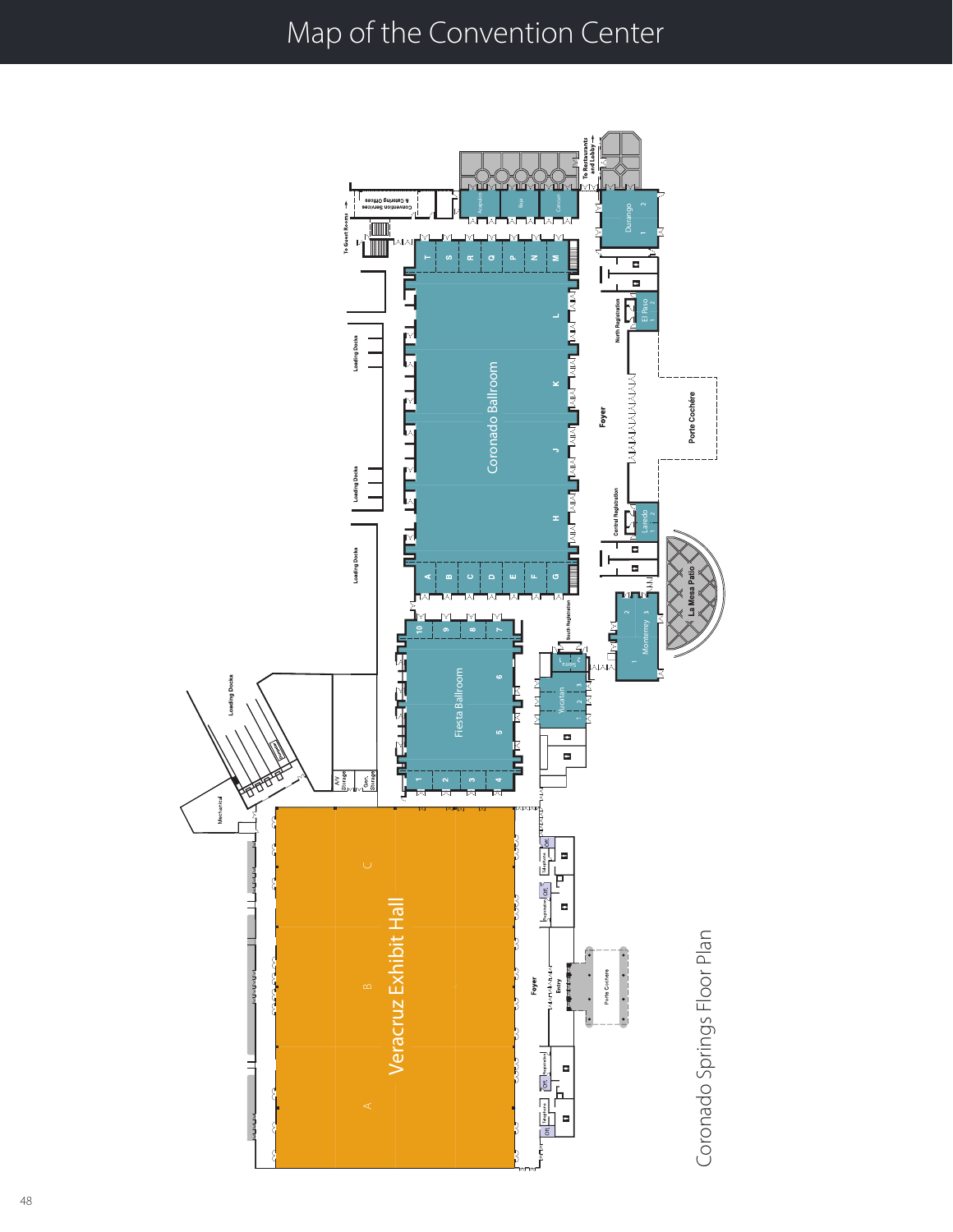

| Program for Wednesday, July 6, 2022 |                                                                                                   |                                                                                                        |                                                                                                                       |                                                             |                                                                                  |                               |
|-------------------------------------|---------------------------------------------------------------------------------------------------|--------------------------------------------------------------------------------------------------------|-----------------------------------------------------------------------------------------------------------------------|-------------------------------------------------------------|----------------------------------------------------------------------------------|-------------------------------|
| <b>Time</b>                         | <b>Fiesta 2</b>                                                                                   | Fiesta 3+4                                                                                             | <b>Coronado AB</b>                                                                                                    | <b>Coronado CD</b>                                          | <b>Coronado EF</b>                                                               | <b>Coronado M</b>             |
| $8:00 - 9:00$                       |                                                                                                   |                                                                                                        |                                                                                                                       |                                                             |                                                                                  |                               |
| $9:00 - 10:00$                      |                                                                                                   |                                                                                                        | <b>First Timers Orientation</b><br>Youth Attend the Youth Program<br>Coronado H - Sponsored by Dexcom                 |                                                             |                                                                                  |                               |
| $9:00 - 10:00$                      |                                                                                                   | <b>JDRF Focus Group</b>                                                                                | <b>Guidelines</b><br>for Diabetes<br>Grandparents<br>Henry Rodriguez, MD<br>and Janet Rodriguez,<br>RN, BSN, CDCES    | <b>Tandem</b><br><b>Diabetes Care</b><br><b>Focus Group</b> | DiabeLoop:<br><b>Putting People</b><br><b>First</b>                              |                               |
| 10:00 - 11:00                       |                                                                                                   |                                                                                                        | <b>Coffee Break On Your Own</b>                                                                                       |                                                             |                                                                                  |                               |
| 11:00 - 12:00                       | Dexcom<br><b>Focus Group</b>                                                                      | <b>Abbott Presentation:</b><br>Thriving in Adulthood<br>with FreeStyle Libre 2<br>with Paloma Guerrero | <b>Type AuSome</b><br>Leigh Fickling, MEd,<br>MS, JD and Shideh<br>Majidi, MD                                         | <b>DPAC Reception</b><br>George Huntley                     | <b>Xeris</b><br><b>Focus Group</b>                                               | Omnipod<br><b>Focus Group</b> |
| $12:00 - 1:30$                      |                                                                                                   |                                                                                                        | Lunch Break On Your Own                                                                                               |                                                             |                                                                                  |                               |
| $1:30 - 2:30$                       | Dexcom<br><b>Focus Group</b>                                                                      | <b>Abbott Presentation:</b><br>Updates in Continuous<br>Glucose Monitoring<br>Technology               | Grandparents<br><b>Hands-On Diabetes</b><br>Workshop<br>Henry Rodriguez, MD<br>and Janet Rodriguez,<br>RN, BSN, CDCES | <b>Tandem</b><br><b>Diabetes Care</b><br><b>Focus Group</b> | Importance<br>of Eye Exams<br>American Diabetes<br>Association<br>Dr. Ben Szirth | <b>CDN Reception</b>          |
| $2:30 - 3:30$                       |                                                                                                   |                                                                                                        | <b>Coffee Break On Your Own</b>                                                                                       |                                                             |                                                                                  |                               |
| $3:30 - 4:30$                       | MannKind<br><b>Focus Group</b>                                                                    | <b>Medtronic</b><br><b>Focus Group</b>                                                                 | <b>Support for</b><br><b>Significant Others</b><br>Matt Point, MS and<br>Grace Billetdeaux                            | T1D Exchange<br><b>Focus Group</b>                          | <b>Provention Bio</b><br><b>Focus Group</b>                                      | Omnipod<br><b>Focus Group</b> |
| $6:00 - 9:00$                       | <b>Grand Opening Ceremony and Reception in Exhibit Hall</b><br>6:00 - 9:00 pm in Veracruz A and B |                                                                                                        |                                                                                                                       |                                                             |                                                                                  |                               |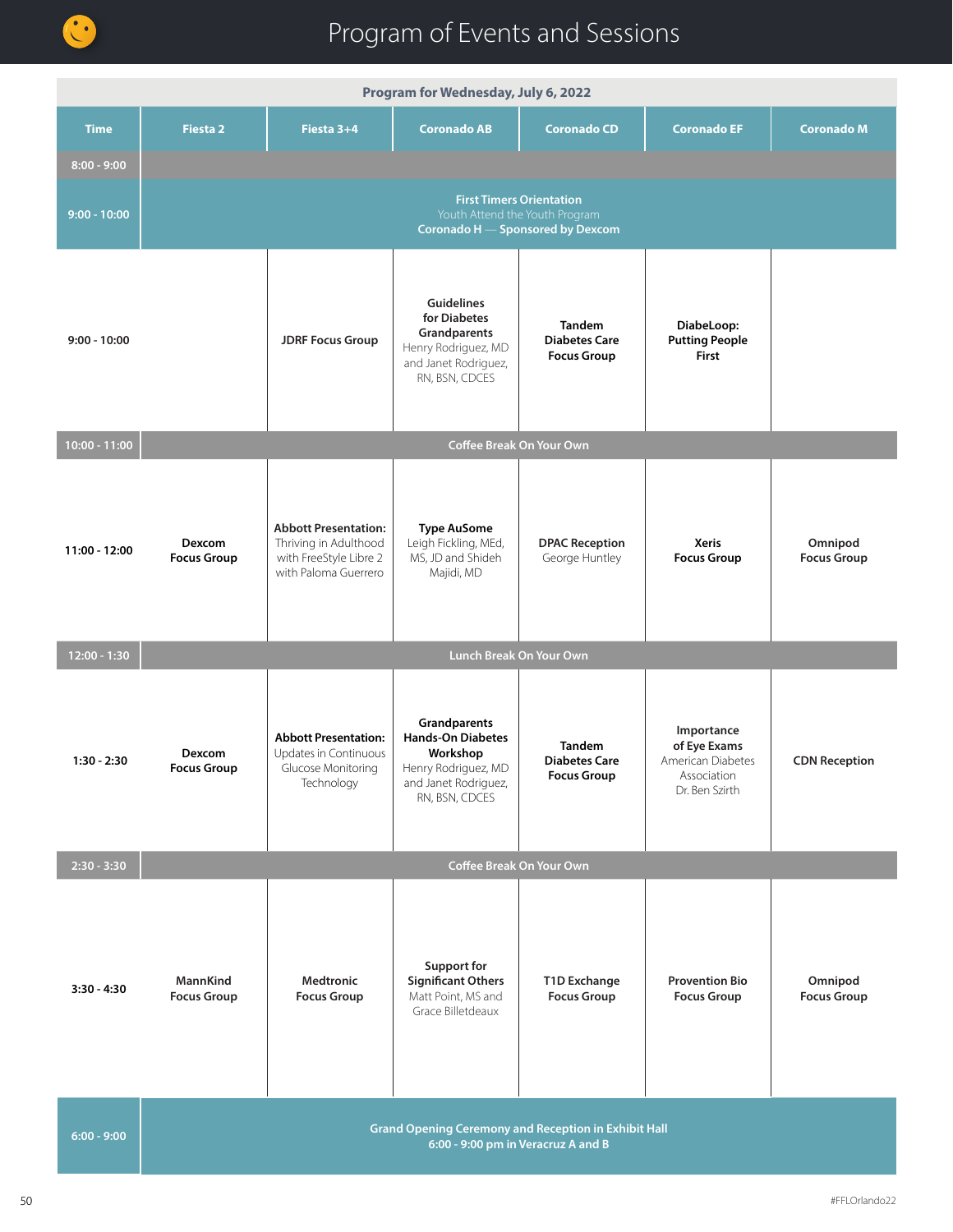|                                      | Program for Wednesday, July 6, 2022                                                                      |                                     |                                                                                         |                   |                   |  |  |
|--------------------------------------|----------------------------------------------------------------------------------------------------------|-------------------------------------|-----------------------------------------------------------------------------------------|-------------------|-------------------|--|--|
| <b>Time</b>                          | <b>Durango</b>                                                                                           | <b>Yucatan</b>                      | <b>Coronado H</b>                                                                       | <b>Coronado J</b> | <b>Coronado K</b> |  |  |
| $8:00 - 9:00$                        |                                                                                                          |                                     | <b>Breakfast On Your Own</b>                                                            |                   |                   |  |  |
| $9:00 - 10:00$                       | <b>First Timers Orientation</b><br>Youth Attend the Youth Program<br>Coronado H - Sponsored by Dexcom    |                                     |                                                                                         |                   |                   |  |  |
| $9:00 - 10:00$                       |                                                                                                          |                                     |                                                                                         |                   |                   |  |  |
| $10:00 - 11:00$                      |                                                                                                          |                                     | Coffee Break On Your Own                                                                |                   |                   |  |  |
| 11:00 - 12:00                        | <b>Flight for Diabetes:</b><br>Life Lessons from an<br><b>Acrobatic Pilot with T1D</b><br>Michael Hunter | An Update<br>on Biosimilars         | <b>Find Your Fiffles</b>                                                                |                   |                   |  |  |
| $\overline{12:00} - \overline{1:30}$ | Lunch Break On Your Own                                                                                  |                                     |                                                                                         |                   |                   |  |  |
| $1:30 - 2:30$                        | <b>Diabetes Research Lab</b><br>UF Team                                                                  | Omnipod 5<br><b>Product Theater</b> | <b>Docu-Diabetes Screening</b><br>Matt Point, MS,<br>Sasha Squibb, and<br>Jordan Squibb |                   |                   |  |  |
| $2:30 - 3:30$                        |                                                                                                          |                                     | Coffee Break On Your Own                                                                |                   |                   |  |  |
| $3:30 - 4:30$                        | <b>University of Florida</b><br><b>Diabetes Research</b><br>Reception<br>UF Team                         | Omnipod<br><b>Focus Group</b>       | Screening of<br><b>The Human Trial</b><br>Supported by<br>Beyond Type 1<br>and JDRF     |                   |                   |  |  |
| $6:00 - 9:00$                        | <b>Grand Opening Ceremony and Reception in Exhibit Hall</b><br>6:00 - 9:00 pm in Veracruz A and B        |                                     |                                                                                         |                   |                   |  |  |

O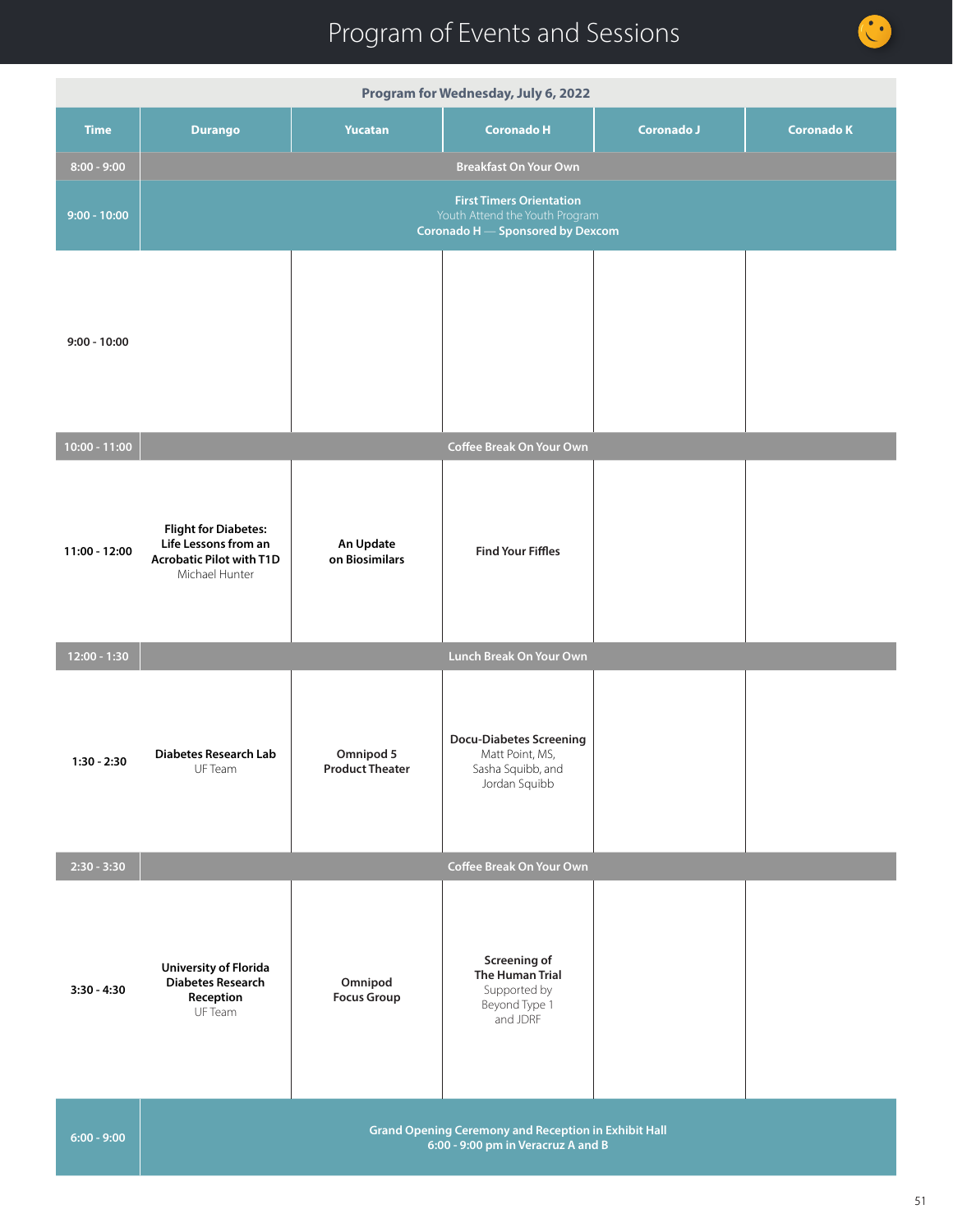

| Program for Thursday, July 7, 2022 |                                                                                                                                  |                                                                                       |                                                                                                                                                            |                                                                                                                      |                                                                                                                   |
|------------------------------------|----------------------------------------------------------------------------------------------------------------------------------|---------------------------------------------------------------------------------------|------------------------------------------------------------------------------------------------------------------------------------------------------------|----------------------------------------------------------------------------------------------------------------------|-------------------------------------------------------------------------------------------------------------------|
| <b>Time</b>                        | <b>Fiesta 2</b><br>(Young Adult Sessions)                                                                                        | Fiesta 3+4                                                                            | <b>Coronado AB</b>                                                                                                                                         | <b>Coronado CD</b>                                                                                                   | <b>Coronado EF</b>                                                                                                |
| $8:00 - 9:00$                      |                                                                                                                                  |                                                                                       | <b>Breakfast Buffet in Coronado Foyer</b>                                                                                                                  |                                                                                                                      |                                                                                                                   |
| $9:00 - 10:00$                     |                                                                                                                                  |                                                                                       |                                                                                                                                                            |                                                                                                                      |                                                                                                                   |
| 10:00 - 11:00                      |                                                                                                                                  |                                                                                       | Coffee Break inside Exhibit Hall - Visit Exhibits in Veracruz AB                                                                                           |                                                                                                                      |                                                                                                                   |
| 11:00 - 12:00                      | <b>Managing Pregnancy</b><br>with T1D<br>Liz Robinson, PA-C,<br>CDCES and<br>Flizabeth Forest                                    | Self-Compassion and<br><b>Diabetes Management</b><br>Laura Smith, PhD, CDCES          | <b>Grandparents:</b><br><b>Mastering Sleepovers</b><br>and Emergencies<br>Henry Rodriguez, MD<br>and Janet Rodriguez,<br>RN, BSN, CDCES                    | Diagnosed in<br><b>Adulthood</b><br>Phyllisa DeRoze                                                                  | <b>Newly Diagnosed:</b><br>Navigating<br>the Emotions<br><b>Around Diabetes</b><br>Jessica Kichler,<br>PhD, CDCES |
| $12:00 - 1:30$                     |                                                                                                                                  |                                                                                       | Lunch Buffet in Coronado Foyer - Exhibits Re-open at 1:00                                                                                                  |                                                                                                                      |                                                                                                                   |
| $1:30 - 2:30$                      | Young Adult Open<br><b>Diabetes Discussion</b><br>Jessie Wong, PhD<br>Young Adults Only                                          | <b>Uploading Your</b><br><b>Diabetes Data</b><br>Kenny Rodenheiser,<br>RN, BSN, CDCES | <b>Finding your Diabetes</b><br><b>Support System</b><br>Phyllisa DeRoze                                                                                   | <b>Celiac and Diabetes</b><br>Leah Groppo, MS,<br>RD, CDCES                                                          | <b>Newly Diagnosed</b><br><b>Survival Guide</b><br>Laura Jacobsen, MD                                             |
| 2:30 - 3:30                        |                                                                                                                                  |                                                                                       | Snack Break inside Exhibit Hall - Visit Exhibits in Veracruz AB                                                                                            |                                                                                                                      |                                                                                                                   |
| 3:30 - 4:30                        | PCOS, Periods, and<br><b>Diabetes</b><br>Angelina Bernier, MD                                                                    | <b>Managing Diabetes</b><br><b>Distress and Burnout</b><br>Jessie Wong, PhD           | Grandparents<br><b>Discussion:</b><br><b>Common Fears</b><br>Henry Rodriguez, MD,<br>Julie Gettings, PhD, and<br>Janet Rodriguez, RN,<br><b>BSN, CDCES</b> | <b>Diabetes Skin</b><br><b>Challenges:</b><br>Allergies, Tapes,<br>and Site Rotation<br>Liz Robinson,<br>PA-C, CDCES | <b>Carb Counting</b><br><b>Tips and Tricks</b><br>Leah Groppo, MS,<br>RD, CDCES                                   |
| $6:30 - 8:30$                      | Friends for Life Banquet - FFL Safari<br><b>Sponsored by Novo Nordisk</b><br>6:30 - 8:30 in Coronado HJKL                        |                                                                                       |                                                                                                                                                            |                                                                                                                      |                                                                                                                   |
| $8:30 - 10:30$                     | <b>Music and Dancing</b><br><b>Sponsored by Novo Nordisk</b><br><b>Following the Banquet</b><br>8:30 - 10:30 pm in Coronado HJKL |                                                                                       |                                                                                                                                                            |                                                                                                                      |                                                                                                                   |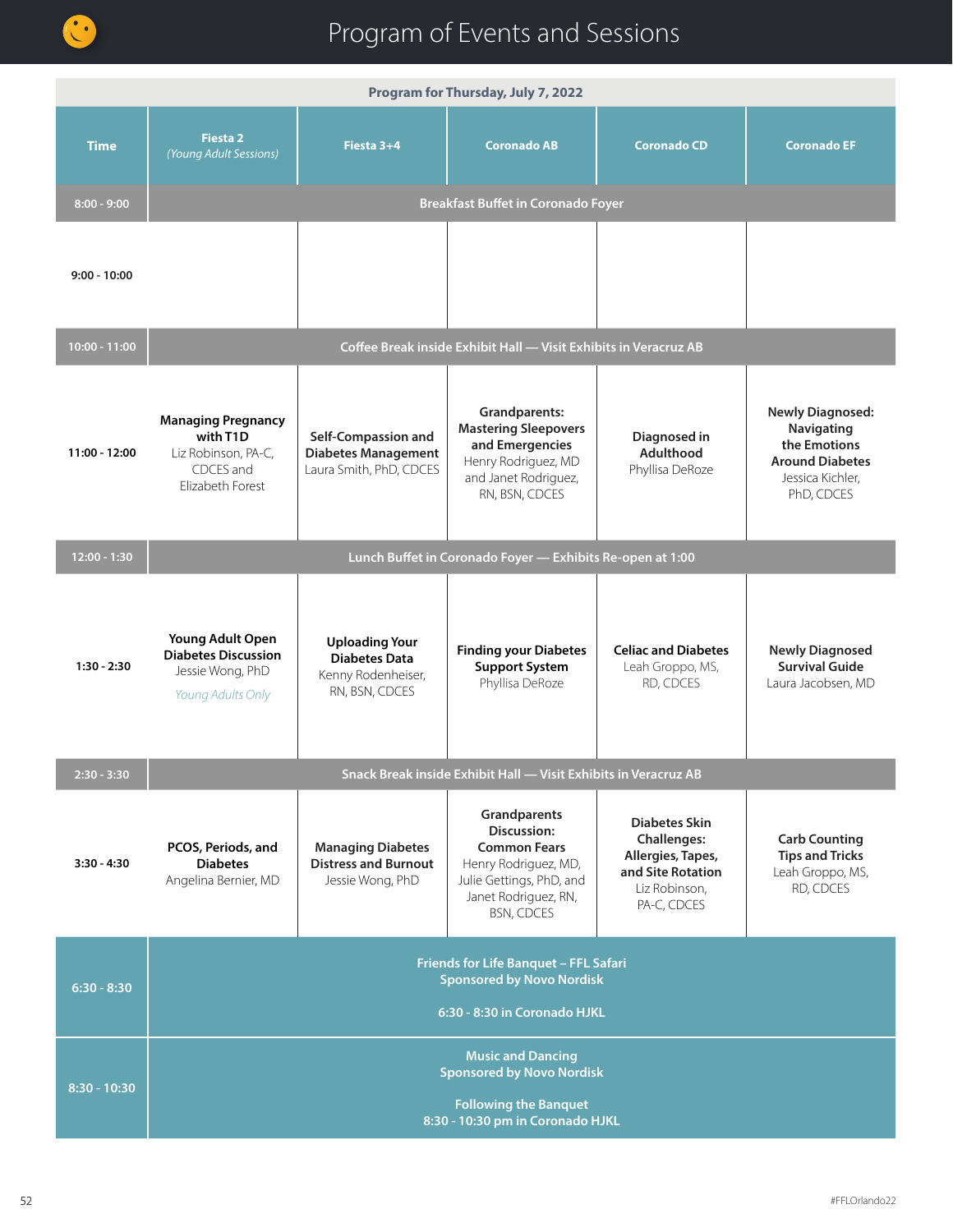

| Program for Thursday, July 7, 2022 |                                                                                                                                  |                                                                                                                    |                                                                                       |                                                                                                                                                                               |                                                                                                                                                           |  |  |
|------------------------------------|----------------------------------------------------------------------------------------------------------------------------------|--------------------------------------------------------------------------------------------------------------------|---------------------------------------------------------------------------------------|-------------------------------------------------------------------------------------------------------------------------------------------------------------------------------|-----------------------------------------------------------------------------------------------------------------------------------------------------------|--|--|
| <b>Time</b>                        | <b>Durango</b>                                                                                                                   | <b>Yucatan</b>                                                                                                     | <b>Coronado H</b>                                                                     | <b>Coronado J</b>                                                                                                                                                             | <b>Coronado K</b>                                                                                                                                         |  |  |
| $8:00 - 9:00$                      |                                                                                                                                  |                                                                                                                    | <b>Breakfast Buffet in Coronado Foyer</b>                                             |                                                                                                                                                                               |                                                                                                                                                           |  |  |
| $9:00 - 10:00$                     |                                                                                                                                  |                                                                                                                    | <b>Richard Rubin Opening Keynote</b><br><b>Evolution of CWD</b><br>Jeff Hitchcock     |                                                                                                                                                                               |                                                                                                                                                           |  |  |
| 10:00-11:00                        |                                                                                                                                  | Coffee Break inside Exhibit Hall - Visit Exhibits in Veracruz AB                                                   |                                                                                       |                                                                                                                                                                               |                                                                                                                                                           |  |  |
| 11:00 - 12:00                      | <b>Parenting Young</b><br><b>Children with Diabetes</b><br>Jessie Wong, PhD                                                      | <b>Managing Diabetes</b><br><b>When Technology Fails</b><br>Shideh Majidi, MD                                      | <b>How Exercise Affects</b><br><b>Blood Glucose</b><br>Dessi Zaharieva,<br>PhD, CDCES | <b>Progress Toward</b><br><b>Prevention and</b><br>Reversal of Type 1<br><b>Diabetes</b><br>Laura Jacobsen, MD                                                                | <b>Identifying Glucose</b><br><b>Patterns and</b><br>Maximizing<br>Time-in-Range<br>Bruce Buckingham, MD                                                  |  |  |
| $12:00 - 1:30$                     |                                                                                                                                  | Lunch Buffet in Coronado Foyer - Exhibits Re-open at 1:00                                                          |                                                                                       |                                                                                                                                                                               |                                                                                                                                                           |  |  |
| $1:30 - 2:30$                      | <b>Parenting Tweens and</b><br><b>Teens with Diabetes</b><br>Julie Gettings, PhD                                                 | <b>Taking Diabetes to</b><br>Campus, the Office<br>and Abroad<br>Leigh Fickling, MEd, MS, JD<br>and Matt Point, MS | <b>Sugar Surfing</b><br>Concepts<br>Stephen Ponder, MD,<br>CDCES, FAAP                | Diabetes on a Budget-<br>Manufacturer's<br>Coupons, Using the<br>Pharmacy Benefit,<br>and Other Resources<br>Jasmine Gonzalvo,<br>Pharm.D, BCPS, BC-ADM,<br>CDCES, LDE, FAADE | <b>Diabetes Technology</b><br><b>Research Update</b><br>Bruce Buckingham, MD                                                                              |  |  |
| $2:30 - 3:30$                      |                                                                                                                                  | Snack Break inside Exhibit Hall — Visit Exhibits in Veracruz AB                                                    |                                                                                       |                                                                                                                                                                               |                                                                                                                                                           |  |  |
| $3:30 - 4:30$                      | <b>Flight for Diabetes:</b><br><b>Diabetes Risk</b><br>Management<br>Michael Hunter                                              | <b>Minimizing Low-</b><br><b>BG Anxieties</b><br>Laura Smith, PhD                                                  | <b>Sugar Surfing</b><br>Workshop<br>Stephen Ponder, MD,<br>CDCES, FAAP                | <b>Federal Update: Will</b><br>They Ever Lower the<br>Cost of Insulin and<br><b>Other Drugs?</b><br>George Huntley                                                            | <b>Diabetes is Changing</b><br><b>Quickly: The Latest</b><br><b>Breakthroughs</b><br>from the ADA<br><b>Scientific Sessions</b><br>Robert Gabbay, MD, PhD |  |  |
| $6:30 - 8:30$                      | Friends for Life Banquet - FFL Safari<br><b>Sponsored by Novo Nordisk</b><br>6:30 - 8:30 in Coronado HJKL                        |                                                                                                                    |                                                                                       |                                                                                                                                                                               |                                                                                                                                                           |  |  |
| $8:30 - 10:30$                     | <b>Music and Dancing</b><br><b>Sponsored by Novo Nordisk</b><br><b>Following the Banquet</b><br>8:30 - 10:30 pm in Coronado HJKL |                                                                                                                    |                                                                                       |                                                                                                                                                                               |                                                                                                                                                           |  |  |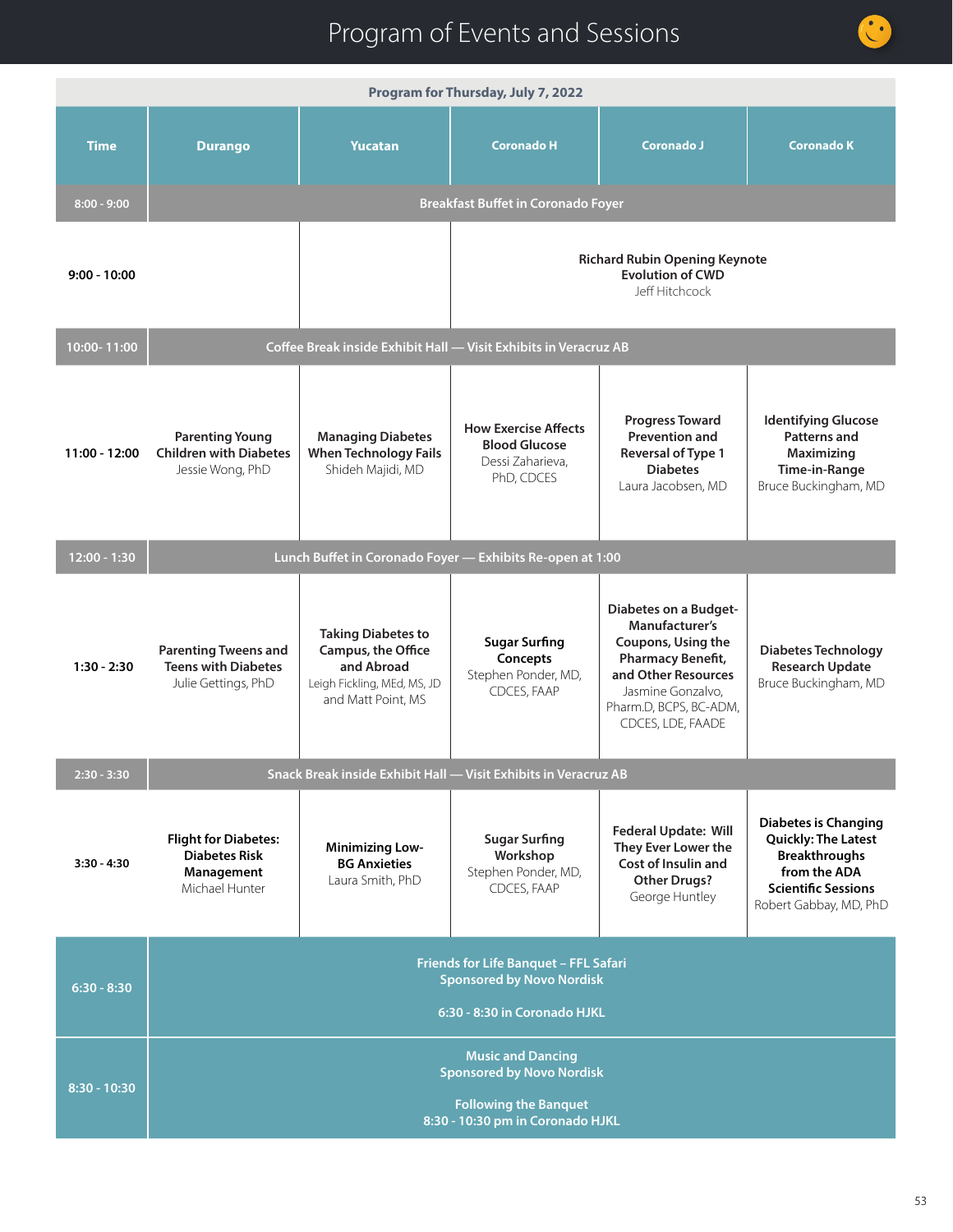

| Program for Friday, July 8, 2022 |                                                                                                                                                                                        |                                                                                                                                      |                                                                                                                               |                                                                                                        |                                                                                                 |
|----------------------------------|----------------------------------------------------------------------------------------------------------------------------------------------------------------------------------------|--------------------------------------------------------------------------------------------------------------------------------------|-------------------------------------------------------------------------------------------------------------------------------|--------------------------------------------------------------------------------------------------------|-------------------------------------------------------------------------------------------------|
| <b>Time</b>                      | <b>Fiesta 2</b><br>(Young Adult Sessions)                                                                                                                                              | Fiesta 3+4                                                                                                                           | <b>Coronado AB</b>                                                                                                            | <b>Coronado CD</b>                                                                                     | <b>Coronado EF</b>                                                                              |
| $8:00 - 9:00$                    | <b>Breakfast Buffet in Coronado Foyer</b>                                                                                                                                              |                                                                                                                                      |                                                                                                                               |                                                                                                        |                                                                                                 |
| $9:00 - 10:00$                   | <b>Staying Safe with</b><br><b>Sex and Substances</b><br>and Diabetes<br>Daniel DeSalvo, MD<br>Young Adults Only                                                                       | <b>Diabetes Red Flags:</b><br><b>Disordered Eating,</b><br>Suicidality, and More<br>Shideh Majidi, MD and<br>Laura Smith, PhD, CDCES | <b>Happy Feet: How Foot</b><br><b>Health Contributes to</b><br><b>Diabetic Management</b><br>Marizeli Olacio, DPM             | Supportive<br>Partnerships<br>and Diabetes<br>Michelle Litchman<br>PhD, FNP-BC, FAANP,<br>FADCES, FAAN | Safe at School -<br>Overview<br>Crystal Woodward                                                |
| 10:00 - 11:00                    |                                                                                                                                                                                        |                                                                                                                                      | Coffee Break inside Exhibit Hall - Visit Exhibits in Veracruz AB                                                              |                                                                                                        |                                                                                                 |
| 11:00 - 12:00                    | <b>Sharing Diabetes</b><br>Data as an Adult<br>Rayhan Lal, MD,<br>MPH, PhD<br>Young Adults Only                                                                                        | <b>Preventing Lows</b><br>During and<br><b>After Exercise</b><br>Dessi Zaharieva,<br>PhD, CDCES                                      | It Takes a<br><b>Village: Diabetes</b><br><b>Support Matters</b><br>Michelle Litchman,<br>PhD, FNP-BC, FAANP,<br>FADCES, FAAN | <b>Getting Involved in</b><br><b>Clinical Trials</b><br>Laura Jacobsen, MD                             | Safe at School -<br>Workshop<br>Crystal Woodward                                                |
| $12:00 - 1:30$                   |                                                                                                                                                                                        |                                                                                                                                      | Lunch Buffet in Coronado Foyer - Exhibits Re-open at 1:00                                                                     |                                                                                                        |                                                                                                 |
| $1:30 - 2:30$                    | <b>Diabetes</b><br><b>Complications and</b><br><b>Challenges for Men</b><br>Rayhan Lal, MD,<br>MPH, PhD<br>Young Adults Only                                                           | <b>Transitioning from</b><br><b>Pediatric to Adult Care</b><br>Michelle Litchman,<br>PhD, FNP-BC, FAANP,<br>FADCES, FAAN             | <b>Hands-On Diabetes for</b><br><b>Loved Ones of PWD</b><br>Janet Rodriguez, RN,<br><b>BSN, CDCES</b>                         | <b>Supporting Siblings</b><br>of Children with T1D<br>Jessica Kichler,<br>PhD, CDCES                   | <b>Advocating for</b><br><b>Yourself with Your</b><br><b>Healthcare Team</b><br>Phyllisa DeRoze |
| $2:30 - 3:30$                    |                                                                                                                                                                                        |                                                                                                                                      | Snack Break inside Exhibit Hall - Visit Exhibits in Veracruz AB                                                               |                                                                                                        |                                                                                                 |
| $3:30 - 4:30$                    |                                                                                                                                                                                        |                                                                                                                                      |                                                                                                                               |                                                                                                        |                                                                                                 |
| <b>Evening</b>                   | <b>Family Movie Night</b><br><b>T1 Adult Social Event</b><br>7:00 - 9:00 in Fiesta Ballroom<br>8:00 - 11:00 in Coronado H<br><b>Sponsored by Dexcom</b><br><b>Sponsored by Omnipod</b> |                                                                                                                                      |                                                                                                                               |                                                                                                        |                                                                                                 |
|                                  | <b>Desserts and Posters with the Faculty</b><br>9:00 - 11:00 in Veracruz Foyer                                                                                                         |                                                                                                                                      |                                                                                                                               |                                                                                                        |                                                                                                 |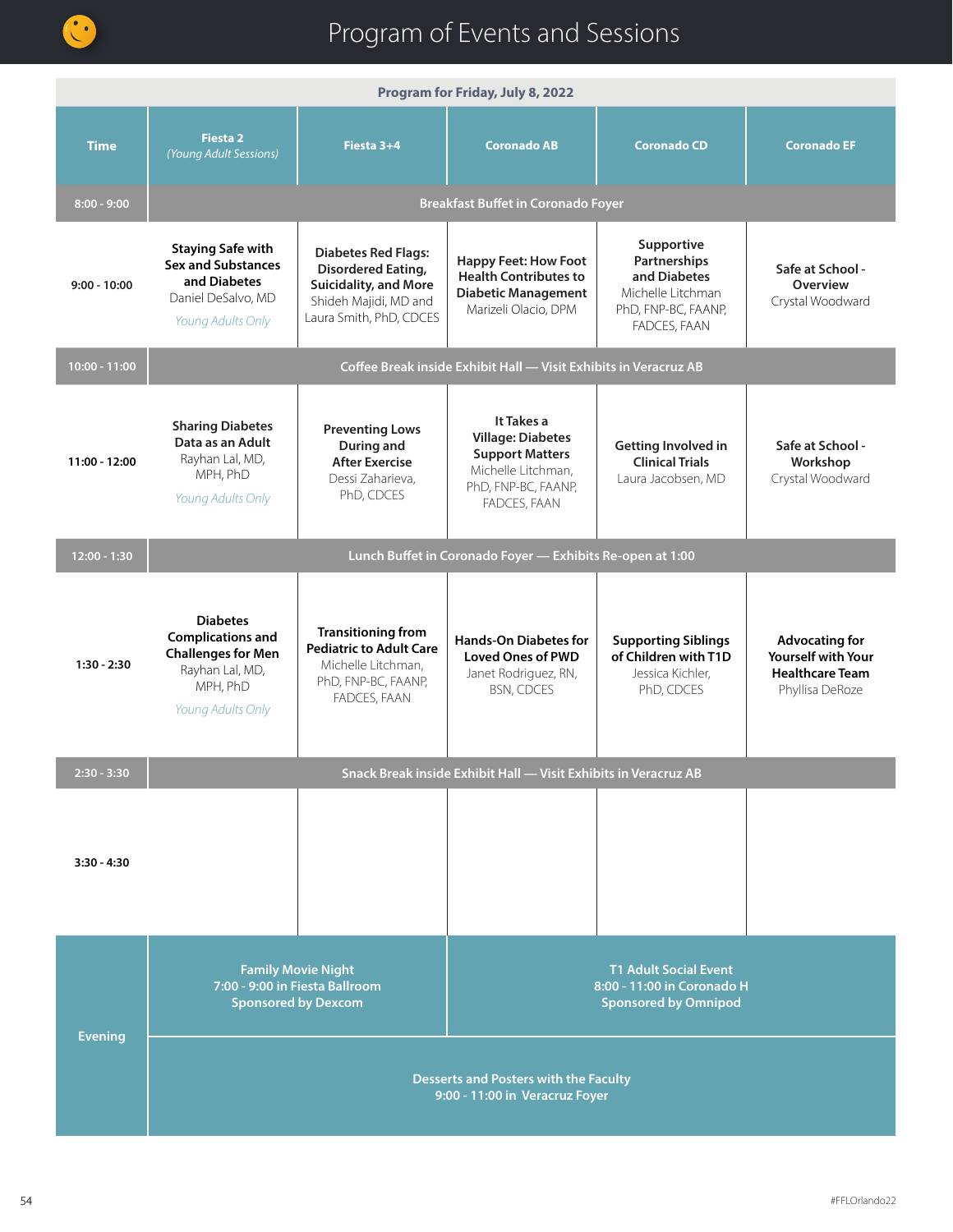|                | Program for Friday, July 8, 2022                                                                                                                        |                                                                                                               |                                                                                                                                                                                           |                                                                                                                                                           |                                                                                                    |  |
|----------------|---------------------------------------------------------------------------------------------------------------------------------------------------------|---------------------------------------------------------------------------------------------------------------|-------------------------------------------------------------------------------------------------------------------------------------------------------------------------------------------|-----------------------------------------------------------------------------------------------------------------------------------------------------------|----------------------------------------------------------------------------------------------------|--|
| <b>Time</b>    | <b>Durango</b>                                                                                                                                          | <b>Yucatan</b>                                                                                                | <b>Coronado H</b>                                                                                                                                                                         | Coronado J                                                                                                                                                | <b>Coronado K</b>                                                                                  |  |
| $8:00 - 9:00$  | <b>Breakfast Buffet in Coronado Foyer</b>                                                                                                               |                                                                                                               |                                                                                                                                                                                           |                                                                                                                                                           |                                                                                                    |  |
| $9:00 - 10:00$ | <b>Fat and Protein Boluses</b><br>Leah Groppo, MS,<br>RD, CDCES                                                                                         | <b>State Update: What</b><br><b>Can States Do To Make</b><br><b>Health Care Affordable?</b><br>George Huntley | <b>Everything But Insulin:</b><br><b>Other Medications</b><br>for Type 1 Diabetes<br>Care Jasmine Gonzalvo,<br>Pharm.D, BCPS, BC-ADM,<br>CDCES, LDE, FAADE                                | <b>Key Goals for Diabetes</b><br>Management: the<br><b>Pediatric and Adult</b><br>Perspectives<br>Bruce Buckingham, MD<br>and Rayhan Lal,<br>MD, MPH, PhD | The Importance of<br><b>Sick Day Management</b><br>with Diabetes<br>Angelina Bernier, MD           |  |
| 10:00-11:00    |                                                                                                                                                         | Coffee Break inside Exhibit Hall - Visit Exhibits in Veracruz AB                                              |                                                                                                                                                                                           |                                                                                                                                                           |                                                                                                    |  |
| 11:00 - 12:00  | <b>Making Your</b><br><b>Healthcare Team</b><br><b>Your Ally</b><br>Angelina Bernier, MD<br>and Laura Smith,<br>PhD, CDCES                              | Dads of FFL's (DoFFLs)<br>Down to Earth<br>Jeff Karitis, CFP, CEPA<br>and Ray Benedetto,<br>DM, LFACHE        | The Relationship<br><b>Between Parental</b><br><b>Stress and Diabetes:</b><br><b>Putting on Your</b><br><b>Oxygen Mask First</b><br>Shidej Majidi, MD<br>and Liz Robinson,<br>PA-C, CDCES | <b>Leveraging Teamwork</b><br>in Diabetes<br>Management<br>Jessie Wong, PhD                                                                               | <b>Fine-Tuning your</b><br>Closed-Loop System<br>Daniel DeSalvo, MD                                |  |
| 12:00 - 1:30   |                                                                                                                                                         | Lunch Buffet in Coronado Foyer - Exhibits Re-open at 1:00                                                     |                                                                                                                                                                                           |                                                                                                                                                           |                                                                                                    |  |
| $1:30 - 2:30$  | <b>Young Adult Panel</b><br>for Parents:<br><b>Ask Us Anything</b><br>Kenny Rodenheiser<br>RN, BSN, CDCES,<br>Dessi Zaharieva, PhD,<br>Elizabeth Forest | <b>Moms Wine and Crafts</b><br>Lauren Lanning and<br>Leigh Fickling, MEd, MS, JD                              | Anxiety, Depression,<br>and Diabetes<br>Julie Gettings, PhD                                                                                                                               | <b>How to Make Your Diet</b><br><b>Work for Your Diabetes</b><br>Leah Groppo, MS,<br>RD, CDCES                                                            | <b>Diabetes Life Hacks:</b><br><b>Injections, Smart</b><br><b>Pens and More</b><br>Mike Haller, MD |  |
| $2:30 - 3:30$  |                                                                                                                                                         | Snack Break inside Exhibit Hall - Visit Exhibits in Veracruz AB                                               |                                                                                                                                                                                           |                                                                                                                                                           |                                                                                                    |  |
| $3:30 - 4:30$  |                                                                                                                                                         |                                                                                                               | <b>Closing Keynote:</b><br>Taking Diabetes Along for Life's Adventures<br>Oren Lieberman                                                                                                  |                                                                                                                                                           |                                                                                                    |  |
| <b>Evening</b> |                                                                                                                                                         | <b>Family Movie Night</b><br>7:00 - 9:00 in Fiesta Ballroom<br><b>Sponsored by Dexcom</b>                     | <b>T1 Adult Social Event</b><br>8:00 - 11:00 in Coronado H<br><b>Sponsored by Omnipod</b>                                                                                                 |                                                                                                                                                           |                                                                                                    |  |
|                | <b>Desserts and Posters with the Faculty</b><br>9:00 - 11:00 in Veracruz Foyer                                                                          |                                                                                                               |                                                                                                                                                                                           |                                                                                                                                                           |                                                                                                    |  |

O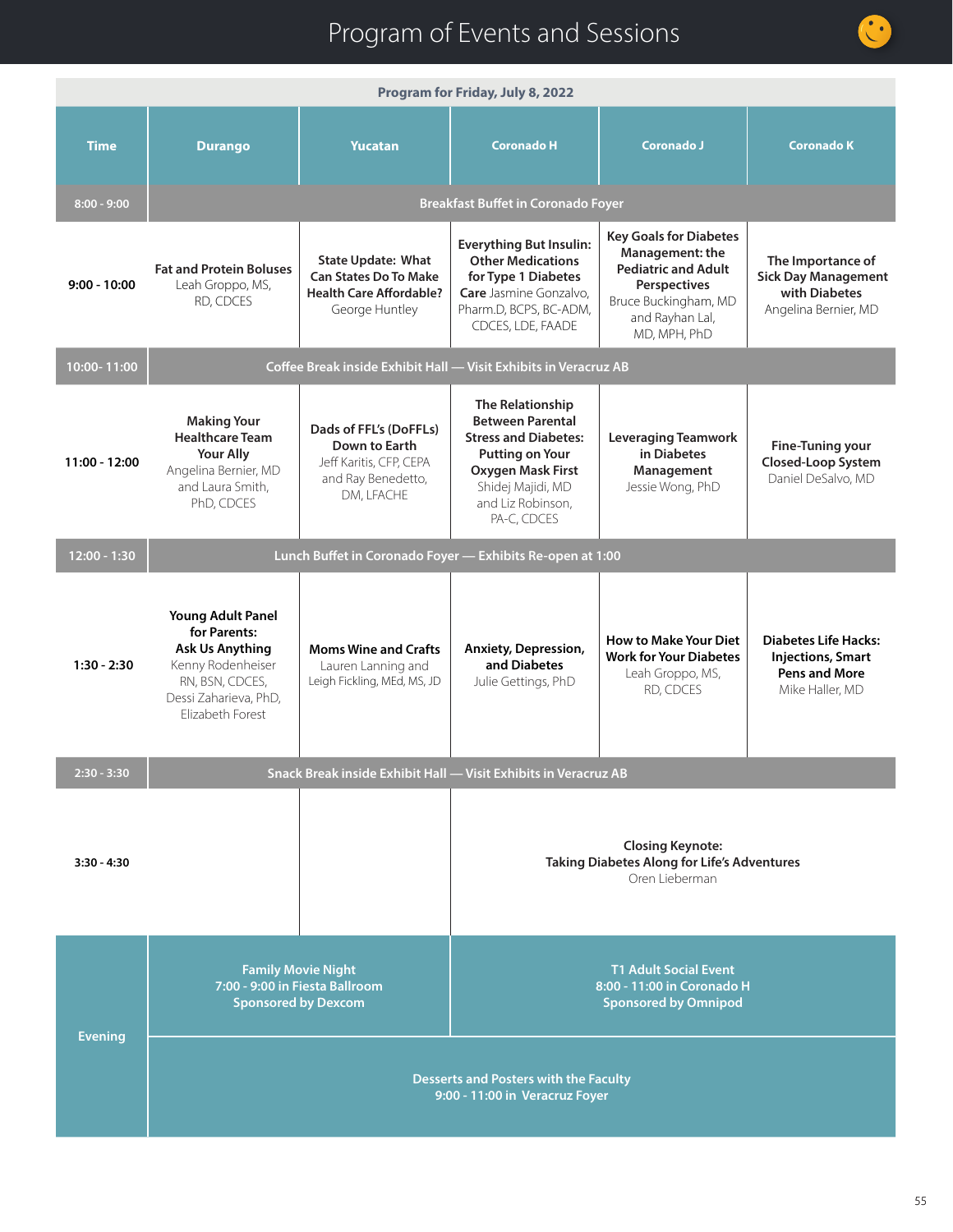

**Program for Saturday, July 9, 2022 Time Event and Location 9:00 - 12:00 Sports Clinic in Sports Central** More info to come **Sponsored by Tandem Diabetes Care**  Veracruz C **Evening Family Carnival 7:30 - 9:30 Coronado H All Ages Welcome Sponsored by Medtronic Teen Dance 8:00 -11:00 Fiesta 6 Ages 13-17 Dress Nicely**

| Program for Sunday, July 10, 2022 |                                                                                |  |  |  |  |
|-----------------------------------|--------------------------------------------------------------------------------|--|--|--|--|
| Time                              | <b>Event and Location</b>                                                      |  |  |  |  |
| $8:00 - 10:00$                    | <b>Farewell Breakfast</b><br>Coronado HJ                                       |  |  |  |  |
|                                   | Join your new friends for life for a farewell breakfast. All families welcome. |  |  |  |  |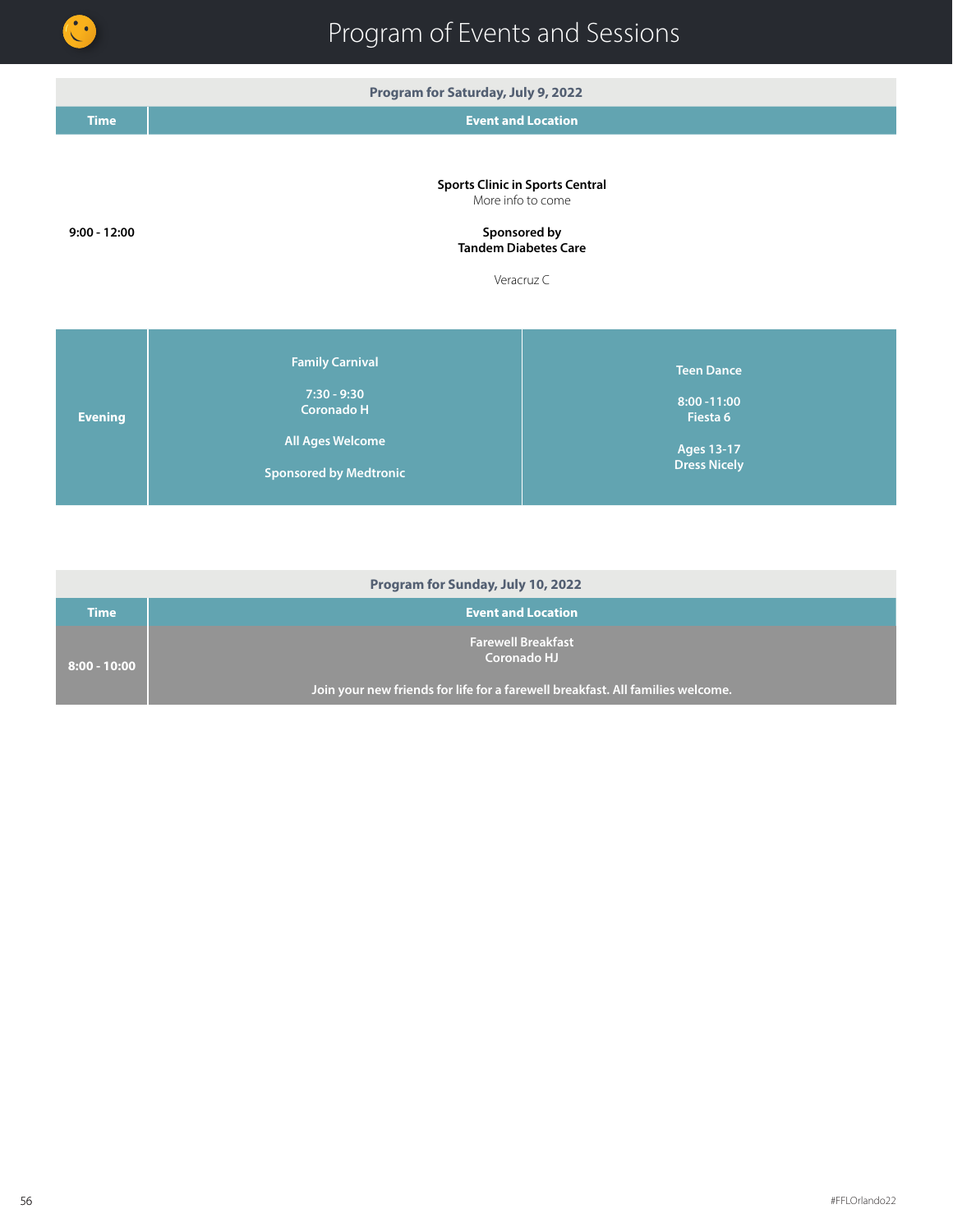| Program for Wednesday, July 6, 2022 |                                                                                     |                                                                                                                  |                                                                                                   |                                                               |  |  |  |
|-------------------------------------|-------------------------------------------------------------------------------------|------------------------------------------------------------------------------------------------------------------|---------------------------------------------------------------------------------------------------|---------------------------------------------------------------|--|--|--|
| <b>Time</b>                         | <b>Kiddie Kove</b><br><b>Ages 0-5</b><br><b>Monterrey</b>                           | <b>Elementary Program</b><br><b>Tween Program</b><br><b>Ages 6-8</b><br><b>Ages 9-12</b><br>Fiesta 5<br>Fiesta 6 |                                                                                                   | <b>Teen Program</b><br><b>Ages 13-17</b><br><b>Coronado L</b> |  |  |  |
| Early                               | <b>Breakfast On Your Own</b>                                                        |                                                                                                                  |                                                                                                   |                                                               |  |  |  |
| $9:00 - 10:00$                      | Icebreakers and<br>Check In and<br><b>Morning Meeting</b><br><b>Big Group Games</b> |                                                                                                                  | <b>Meet the Tweens</b><br><b>Icebreakers</b>                                                      | <b>Icebreakers</b>                                            |  |  |  |
| $10:00 - 11:00$                     |                                                                                     | <b>Break On Your Own</b>                                                                                         |                                                                                                   |                                                               |  |  |  |
| 11:00 - 12:00                       | <b>Painting Safari Shirts</b>                                                       | <b>Movie Time</b>                                                                                                | <b>Sports and Activities</b>                                                                      | <b>Scavenger Hunt</b>                                         |  |  |  |
| 12:00 - 1:30                        | Lunch On Your Own                                                                   |                                                                                                                  |                                                                                                   |                                                               |  |  |  |
| $1:30 - 2:30$                       | Safari Fun at<br><b>Sports Central</b>                                              | <b>Dancing for Diabetes</b>                                                                                      |                                                                                                   | <b>Tech Update and</b><br><b>Orange Team</b>                  |  |  |  |
| $2:30 - 3:30$                       |                                                                                     | <b>Break On Your Own</b>                                                                                         |                                                                                                   |                                                               |  |  |  |
| $3:30 - 4:30$                       | <b>Movie and Rest</b>                                                               | <b>Adventure with Parker</b>                                                                                     | <b>Movie Time</b>                                                                                 | <b>Sports Central</b>                                         |  |  |  |
| $6:00 - 9:00$                       |                                                                                     |                                                                                                                  | <b>Grand Opening Ceremony and Reception in Exhibit Hall</b><br>6:00 - 9:00 pm in Veracruz A and B |                                                               |  |  |  |

 $\bullet$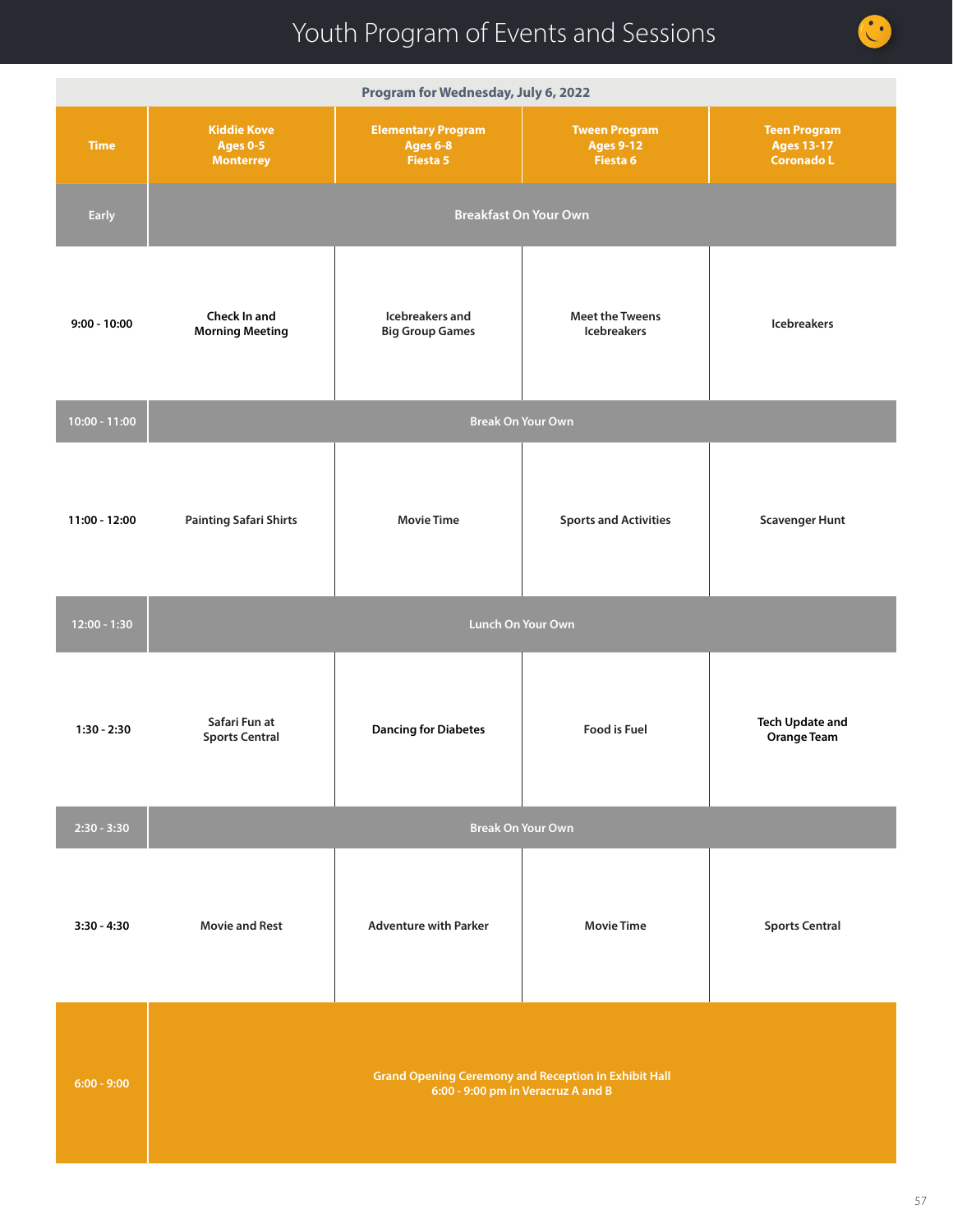

| Program for Thursday, July 7, 2022 |                                                                                                                        |                                                          |                                                                 |                                                               |  |  |  |
|------------------------------------|------------------------------------------------------------------------------------------------------------------------|----------------------------------------------------------|-----------------------------------------------------------------|---------------------------------------------------------------|--|--|--|
| <b>Time</b>                        | <b>Kiddie Kove</b><br><b>Ages 0-5</b><br><b>Monterrey</b>                                                              | <b>Elementary Program</b><br><b>Ages 6-8</b><br>Fiesta 5 |                                                                 | <b>Teen Program</b><br><b>Ages 13-17</b><br><b>Coronado L</b> |  |  |  |
| <b>Early</b>                       | <b>Breakfast Buffet in Coronado Foyer</b>                                                                              |                                                          |                                                                 |                                                               |  |  |  |
| $9:00 - 10:00$                     | Check In and<br><b>Morning Meeting with</b><br>the Orange Team                                                         | <b>Exercise with Herold</b>                              | Games<br>Games<br>Games                                         | <b>Ask the Expert</b>                                         |  |  |  |
| 10:00 - 11:00                      |                                                                                                                        |                                                          | Break inside Exhibit Hall - Visit Exhibits in Veracruz AB       |                                                               |  |  |  |
| 11:00 - 12:00                      | Roar On In!                                                                                                            | <b>VIP Session</b>                                       | <b>Evolution of Diabetes</b>                                    | <b>Be Kind to Your Mind</b>                                   |  |  |  |
| $12:00 - 1:30$                     | Lunch Buffet in Coronado Foyer - Exhibits Re-open at 1:00                                                              |                                                          |                                                                 |                                                               |  |  |  |
| $1:30 - 2:30$                      | Safari Exercise<br>with Harold                                                                                         | <b>Nutrition Made Fun!</b>                               | Green + Orange<br><b>Team</b>                                   | <b>TypeOneTok</b>                                             |  |  |  |
| $2:30 - 3:30$                      |                                                                                                                        |                                                          | Snack Break inside Exhibit Hall - Visit Exhibits in Veracruz AB |                                                               |  |  |  |
| $3:30 - 4:30$                      | <b>Movie and Rest</b>                                                                                                  | <b>Scavenger Hunt</b>                                    | <b>Sports Central</b>                                           | The World of<br><b>Social Media</b>                           |  |  |  |
| $6:30 - 8:30$                      | Friends for Life Banquet - FFL Safari Sponsored by Novo Nordisk<br>Coronado HJKL                                       |                                                          |                                                                 |                                                               |  |  |  |
| $8:30 - 10:30$                     | <b>Music and Dancing Sponsored by Novo Nordisk</b><br><b>Following the Banquet</b><br>8:30 - 10:30 pm in Coronado HJKL |                                                          |                                                                 |                                                               |  |  |  |